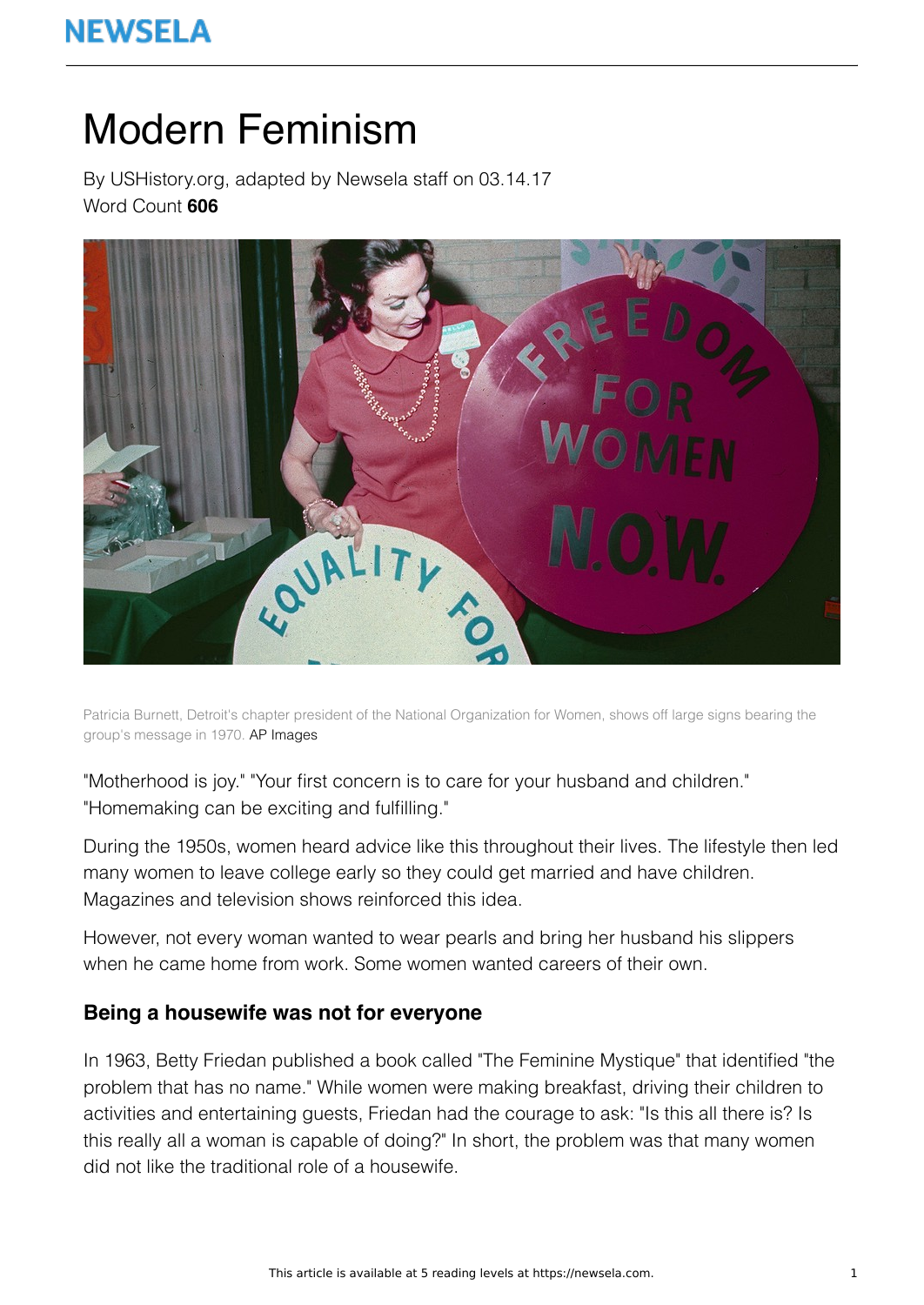Friedan's book struck a nerve. Within three years of its publication, a new feminist movement was born. Feminists wanted women to have the same rights as men. Nothing like this had been seen since women fought for the right to vote in the early 1900s. In 1966, Friedan and others formed a group called the National Organization for Women. NOW was dedicated to the "full participation of women in mainstream American society."

### **NOW demanded equal pay**

They demanded equal pay for equal work. They pressured the government to pass laws that prohibited discrimination based on whether someone was male or female. In 1964, Congress passed the Civil Rights Act. It banned discrimination based on race, but also mentioned gender. Groups such as NOW became dedicated to making sure the law was followed.

By the end of the 1960s, some feminists became more extreme. Women held "consciousness raising" sessions where groups of females shared experiences. This often led to their feelings of struggling with a common problem.

In 1968, feminists demonstrated outside the Miss America Pageant in Atlantic City, New Jersey. They crowned a live sheep as a way of protesting the pageant. "Freedom trash cans" were built where women could throw away symbols of their mistreatment. These included false eyelashes, hair curlers, bras and high-heeled shoes.

#### **Feminists helped to empower women**

Some Americans began to use the word "sexism." It means discrimination based on a person's gender. Some single and married women started using the title Ms. as an alternative to Miss or Mrs. They did not want their names to be based upon their relationships with men. In 1972, Gloria Steinem started a feminist magazine called Ms.

Authors like the feminist Germaine Greer prompted many women to speak out. She urged women to oppose barriers to their advancement. In 1960, women made up less than 40 percent of the nation's college classes. Far fewer women received graduate-school degrees, like masters degrees. In 1961, only 19 women were lawmakers in Congress. For every dollar that was earned by an American male, each working American female earned just 59 cents. By educating the country, changes began to occur. By 1980, women made up a majority of undergraduate students at colleges.

More and more women began to choose careers over housework. As a result, women waited longer to get married and have children. Women were now making their own money. This gave them the freedom to leave unhappy marriages. Because of that the divorce rate went up.

Supreme Court Justice Ruth Bader Ginsburg thought about her mother while remembering the mood of the women's rights movement. Ginsburg says she hopes her mother would have been proud of her.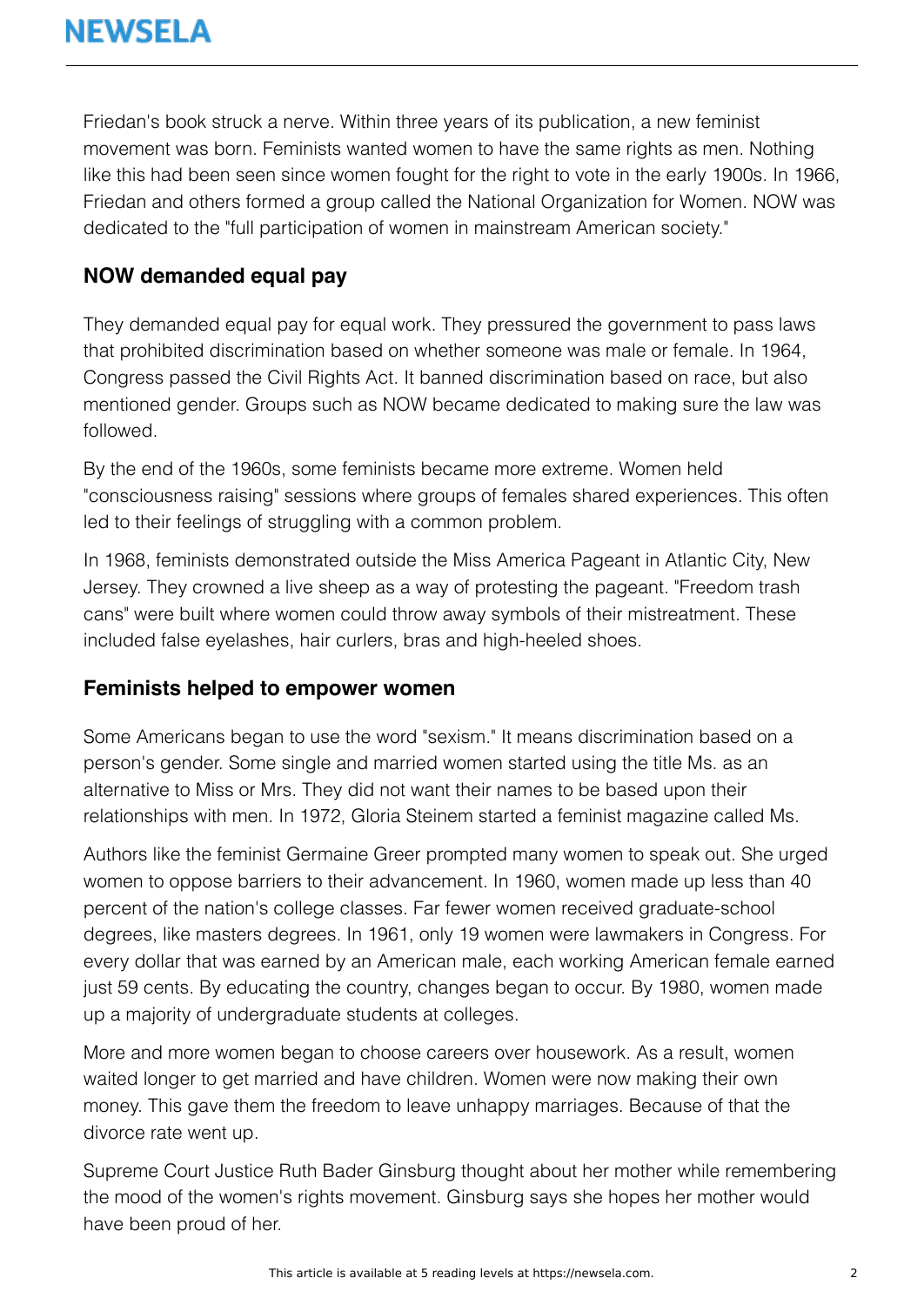